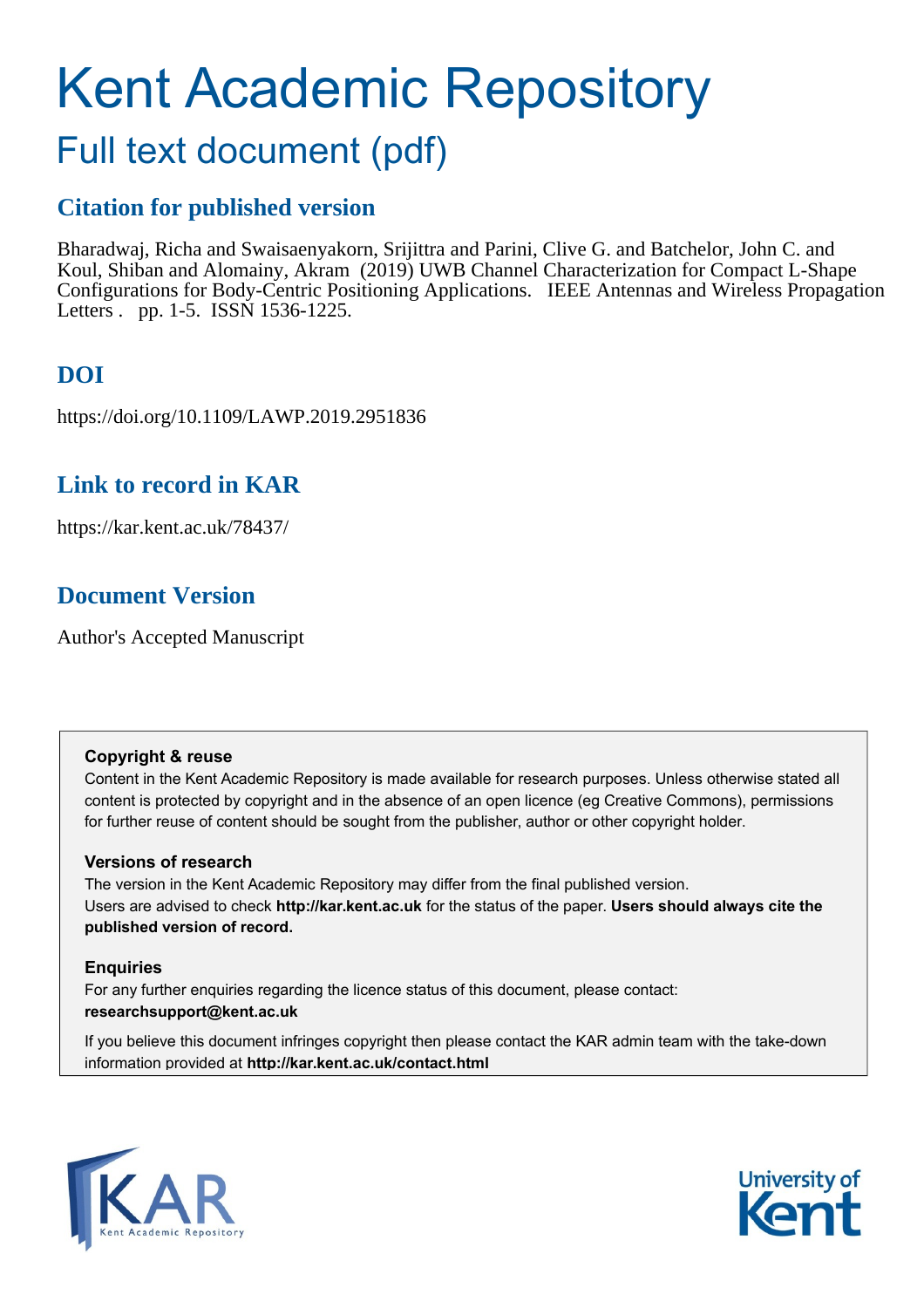# UWB Channel Characterization for Compact L-Shape Configurations for Body-Centric Positioning Applications

Richa Bharadwaj, *Member, IEEE*, Srijittra Swaisaenyakorn, Clive Parini, *Member, IEEE*, J. C. Batchelor, *Member, IEEE* Shiban K. Koul, *Fellow, IEEE* and Akram Alomainy*, Senior Member IEEE*

*Abstract***— This paper presents an analysis on the body-centric channel parameters classification for various compact 3 base station L-Shape configurations utilizing only a 2D-plane for installation. Four different L-Shape configurations (***x-z***/***y-z plane***) are studied (facing-front/side/back) by varying the position of the base stations in an indoor environment. Results and analyses highlight the variation of the channel parameters with respect to the orientation of the base station configurations and presence of the human subject. Channel parameters values (peak power delay profile (PDP)/rms delay spread /Kurtosis) are reported for (line of sight (LOS): - 65 to -50 dB/0.5-5 nsec/40-60) and (non-line of sight (NLOS): -80 to -65 dB/ 10-25 nsec/ 5-25). The 3D localisation accuracy obtained is highest (1-3 cm) for the** *x-z plane* **L-Shape configuration facing-front which has maximum number of LOS links (70 %).The accuracy decreases by 1-2 cm for the** *x-z plane* **L-Shape configuration facing-back due to increase in NLOS links (70 %) between the wearable antennas and the base stations.** 

### *Index Terms***— Ultra-Wideband (UWB), Channel Characterization, Positioning, Body Area Networks**

I. INTRODUCTION he evolving need of compact and user-friendly localization and tracking devices has paved a way for new research areas and market opportunities in the body area networks (BAN) domain [1-2]. Among various wireless technologies present such as Bluetooth, Wi-Fi, UWB and ZigBee, UWB is the most suitable technology for high accuracy (mm to cm range) localisation [2-4]. UWB technology offers attractive features such as high data rate communication, fine time resolution, low power, low cost, compact antenna design, integration with other technologies and ease of implementation which is very suitable for bodycentric communication [4-6]. T

Several UWB based localization systems such as Ubisense, Eliko, BeSpoon, DecaWave, Time Domain PulsON, Open RTLS, Pozyx, have accuracy of 10–15 cm [3,5]. For achieving 3D localisation a minimum of four base stations (BSs) while applying trilateration/triangulation based on angle of arrival (AOA), received signal strength (RSS), time of arrival (TOA) and time difference of arrival (TDOA) algorithms [2-3,7]. Works have been carried out using four or more base stations to obtain high cm accuracy of the target in various domains such as patient tracking for healthcare applications [8], robotics [9], asset tracking [5], monitoring sportsmen [10], indoor motion gaming [11] and localisation of the human subjects [3, 12-14]. Various state-of-the art techniques such as ray tracing [9], kalman and extended finite impulse response filter [12-13], integrated UWB and inertial tracking [12], propagation path information [15], array antenna [16] for localization is reported in open literature.

In the presence of more than four BSs, the high NLOS links (leading to inaccurate range estimation) can be ignored or weighted localization algorithms can be applied to enhance accuracy [13,15]. But for various applications that demand high tracking accuracy and the use of less number of BSs, channel classification methods and NLOS mitigation techniques need to be applied. In our previous work, four or more BSs have been used for 3D human body localisation using channel information and time of arrival (TOA) based algorithms [3, 14]. For applications that have more space constraints and still aim for very high tracking accuracy, more compact, scalable, and easily portable BSs configurations need to be looked into.

This paper presents a compact 2D plane L-shape configuration placed in various orientations in the localization domain and an in depth channel analysis to mitigate NLOS effects to increase the localization accuracy. The L-Shape configuration leads to reduction in occupancy volume by using a 2D plane configuration instead of commonly used 3D BS configurations such as Cuboid-Shape configuration. Section II describes the measurement setup, proposed BSs configurations in four different orientations for body centric localisation and the localisation algorithm. The results are analyzed and discussed in Section III related to the channel characteristics for the different wearable sensor locations and BS links and the localisation accuracy achieved. Section IV presents the conclusion with the important findings and contributions.

#### II. MEASUREMENT SETUP

Body-centric localisation measurements were performed in a motion capture studio lab. The wearable antennas were placed on the joints of the arms/legs and the torso region over a  $3\times3$  grid to study the propagation channel type and localisation results.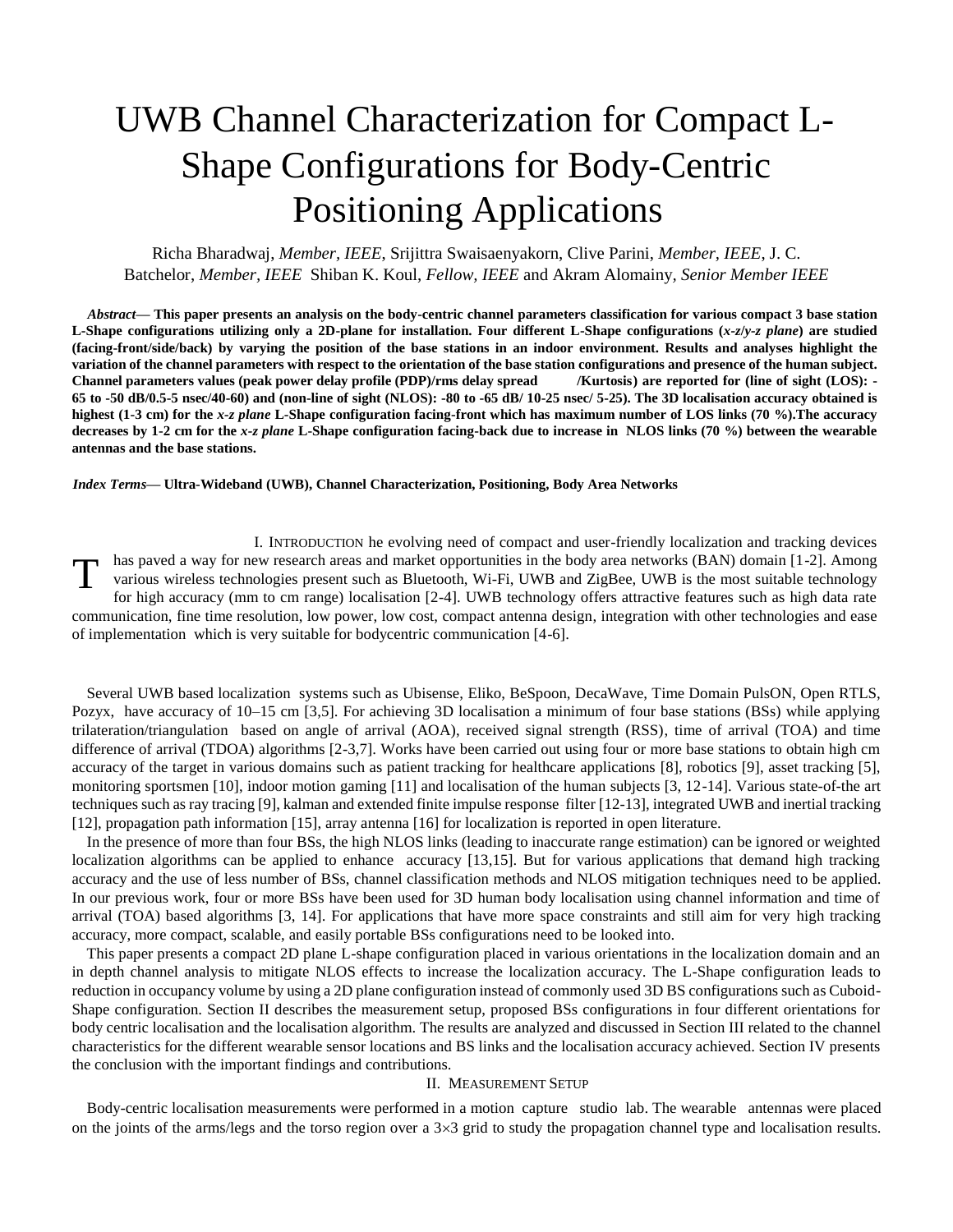The human subject is standing at the center of the localisation area of  $1.8 \times 1.8$  m<sup>2</sup> and has average built and height of 168 cm. The 3BSs are positioned near the vertices of the cuboid in an L-Shape configuration with BS1 as the reference co-ordinate at (0,0,0) (Fig. 1. (a)). The schematic of the L-shape configuration set up is presented in Fig. 1(b).

Compact and low cost tapered slot co-planar waveguide fed UWB tapered slot antennas (TSA) with dimensions of  $27 \text{ mm} \times 16$ mm were used as the body-worn sensor and the BSs. The TSA antenna offers better than 10 dB return loss with good radiation performance and relatively constant gain across the UWB spectrum [4]. VICON motion capture system [3] was used as reference providing standard 3D positioning data with an accuracy of < 1 cm. The system used plastic frames with reflective markers on which the TSA antennas were also mounted to obtain UWB and VICON motion capture data simultaneously. Measurements in the frequency domain were performed in the UWB range (3-10 GHz) using a 4-port vector network analyzer. For each on-body sensor location (mobile station (MS)) and BS link, S<sub>21</sub> parameters data was collected from the VNA with a sweep of 6400 data samples.

### *A. L-shape Localization*

The compact L-Shape configuration (Fig. 1 (b)) requires only 3 BSs to achieve accurate 3D localisation [17]. First TOA data fusion method is used to obtain the estimated values for the  $x_m$  and  $z_m$  coordinate of the target. To obtain the third coordinate  $y_m$ , the following equations are used:

$$
\theta = \cos^{-1} \frac{z_m}{R_{\text{eff}}}
$$
 (1)

$$
S = \frac{z_m}{\tan(90 - \theta)}\tag{2}
$$

$$
y_m = \sqrt{S^2 - x_m^2} \tag{3}
$$

where  $R_{est}$  is the estimated distance from the BS1 (origin) to the target P.  $\theta$  is the zenith angle and S is the projected distance of point P from origin in the *x-y* plane.

 Four variations of the L-Shape BS configuration are analyzed namely: (L1, L2, L3 and L4) positioned in the *x-z plane* and *y-z plane* as shown in Fig. 2. BS1,2\_A and BS1,2\_B are common BSs positions for Fig. 2 (a)-(b) and Fig. 2 (c)-(d) respectively. BS3 is denoted as  $BS3<sub>c1</sub>/BS3<sub>c2</sub>$  and its location can be in the *x-z/y-z plane* depending on the orientation in which the L-Shape configuration is positioned.

### *B. Localization Algorithm*

The localisation algorithm is designed to take into account the NLOS and MPCs effects and mitigating positive bias error to obtain high accuracy body-centric localisation. The algorithm uses off-body channel information and TOA peak detection and data fusion techniques [3].



Fig. 1. (a) Experiment set up: *x-z plane* L-Shape base station configuration and human subject present in the center of the localisation area with the wearable sensor mounted on the right shoulder. (b) L-Shape base station configuration schematic.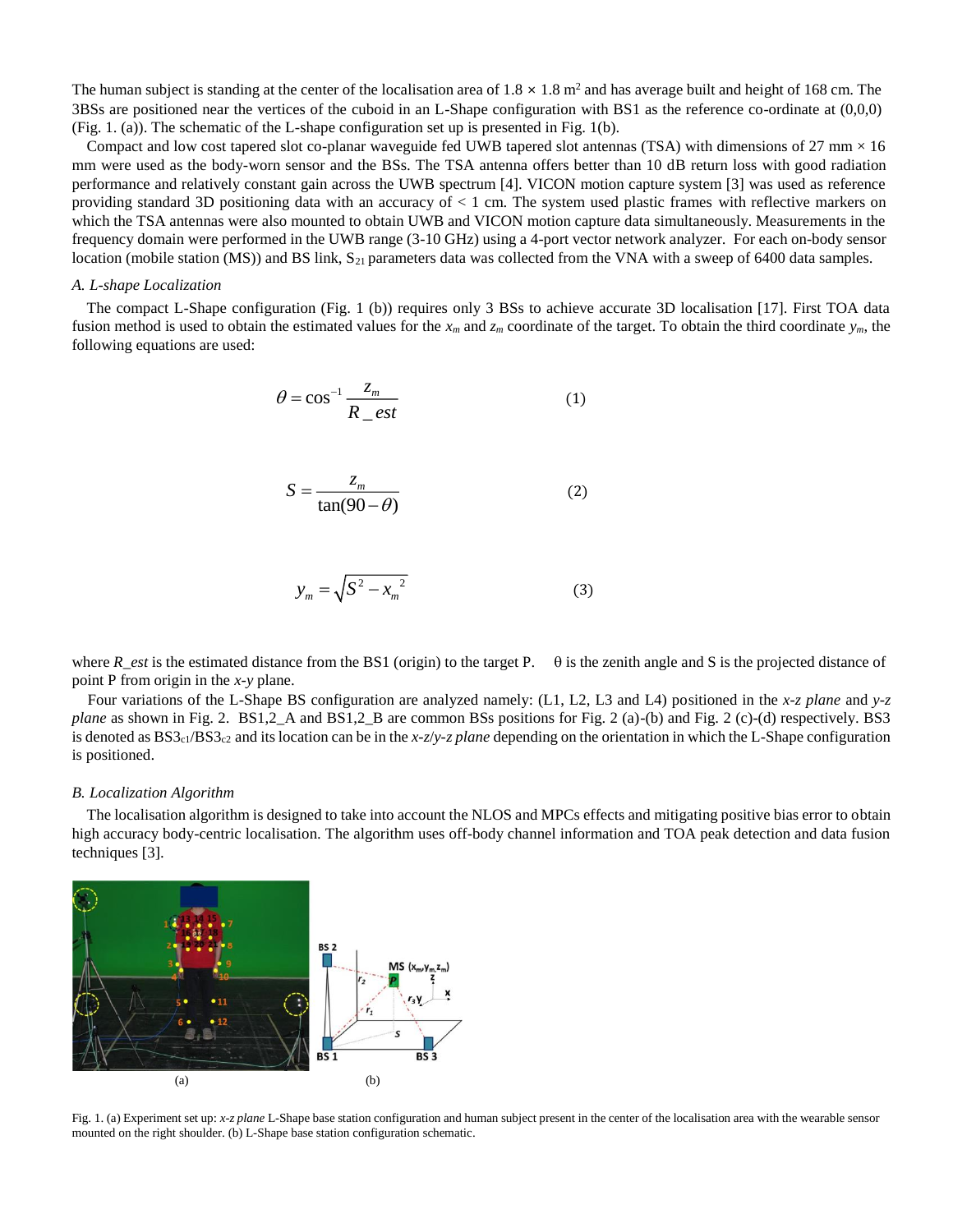

Fig. 2 L-Shape base station configurations: (a) L1: x-z plane, facing forward (b) L2:y-z plane, facing side right (c) L3: x-z plane, facing backward (d) L4: y-z plane, facing side left.

Firstly, the channel impulse response (CIR) is computed by applying Inverse Fast Fourier Transform (IFFT) to the measured  $S_{21}$ parameters obtained for each MS-BS links. The total line of sight (LOS) situations are distinguished from the NLOS/partial (P) NLOS links which suffer high attenuation by using the peak signal strength of the power delay profile (PDP) as indicator. Fine classification of the NLOS and PNLOS/PLOS links is carried out by analyzing two channel parameters: RMS delay spread ( $\sigma_{\tau}$ ) and Kurtosis ( $\kappa$ ).  $\sigma_{\tau}$  [1819] describes the time dispersive properties of the channel is defined as:

$$
\sigma_{\tau} = \sqrt{\frac{\sum_{k} (\tau_{k} - \tau_{m})^{2} \cdot \left| h(\tau_{k}; d) \right|^{2}}{\sum_{k} \left| h(\tau_{k}; d) \right|^{2}}}
$$
(4)

where  $\tau_k$  are the multipath delays relative to the first arriving multipath component and d is the separating distance between the Tx and Rx. The Kurtosis is a statistical parameter that indicates the fourth order moment of the received signal amplitude [3,17-18].  $\kappa$ is mathematically defined as follows:

$$
\kappa(x) = \frac{1}{\sigma^4} \frac{\Sigma i (x_i - \overline{x})^4}{N}
$$
\n(5)

where  $\sigma$  is the standard deviation of the variable x and  $\bar{x}$  is the mean value of x. N is the number of samples.  $\sigma_{\tau}/\kappa$  is higher/lower for NLOS links in comparison to LOS links due to the high MPCs and spread of the channel.

For line-of-sight (LOS) links, estimated TOA of the UWB signal between the target and BS is computed using maximum peak detection algorithms [3, 20]. Threshold based leading edge detection algorithms are considered for obtaining accurate range/TOA estimate for total NLOS links between the wearable sensors and BSs [3,20]. The estimated range (*r*) information is applied in the localisation algorithm which uses trilateration and least square solution approach to estimate the unknown position *(*! , ,; *)* of the on-body sensors which are located on the human subject [22].

$$
r_i^2 = (x_i - x_m)^2 + (y_i - y_m)^2 + (z_i - z_m)^2
$$
 (6)

where  $i = 1,2,3,4$  and  $r_i$  represents the computed range between the MS and BS obtained from the channel data.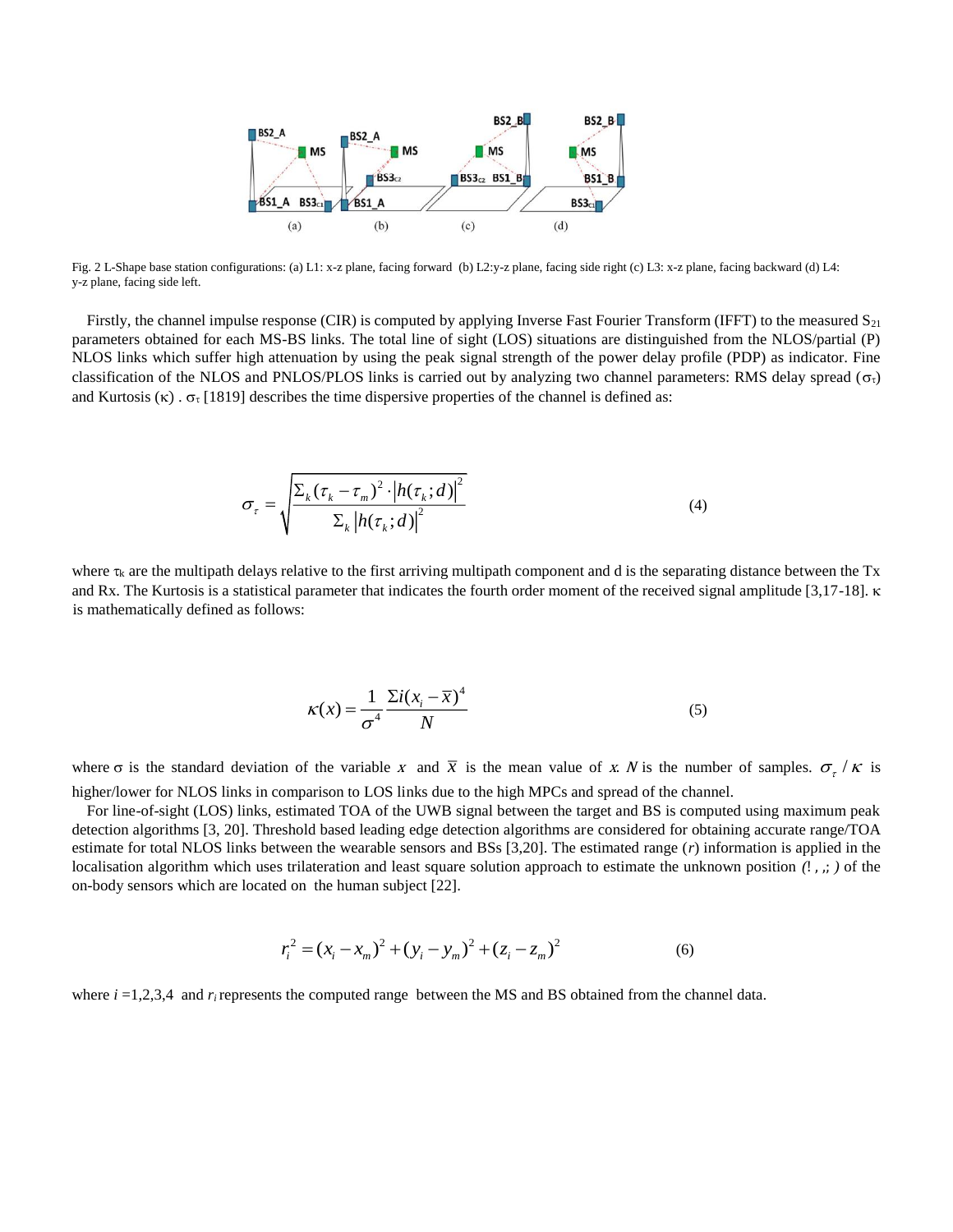

Fig. 3. Cumulative distribution function for the peak power delay profile for various locations of the wearable sensors and base stations ((a) BS1\_A, (b) BS2\_A, (c)  $BS3<sub>c1</sub>$  and (d)  $BS3<sub>c2</sub>$  (e)  $BS1_B$  (f)  $BS2_B$ ). Coarse classification of the LOS (blue) and NLOS (red) links for each Tx-Rx pair.

### III. RESULTS AND ANALYSIS

In order to distinguish between total LOS and NLOS scenarios, peak value of the PDP is detected. Figure 3 (a)-(f) depicts the classification (LOS or NLOS) of the peak PDP for various on-body antenna locations with respect to each BS position. From the graph Fig 3 (a)-(f), it can be seen that  $BS1,2_A$  and  $BS3_{c1}$  have high occurrence of lower magnitude of attenuation (-65 to -50 dB). BS1,2\_A form LOS/PLOS links with the right limbs (S1-S6) and the torso region (S13-S21) of the human subject. BS3<sub>c1</sub> forms LOS links with the sensors placed on the left limbs (S7-S12) and torso region. BS1,2\_B, BS3<sub>c2</sub> has higher occurrence of attenuation (-80 to -65 dB) depicting total/partially obstructed path. The human subject is facing back, hence, the links formed are NLOS (left or right limbs) and torso region leading to higher attenuation of the received signal. Peak magnitude of the PDP can aid in distinguishing between total LOS from other channel types such as PNLOS and NLOS links, peak PDP normally in the range of - 65 to -50 dB represents total LOS links and -80 to -65 dB indicates presence of NLOS links.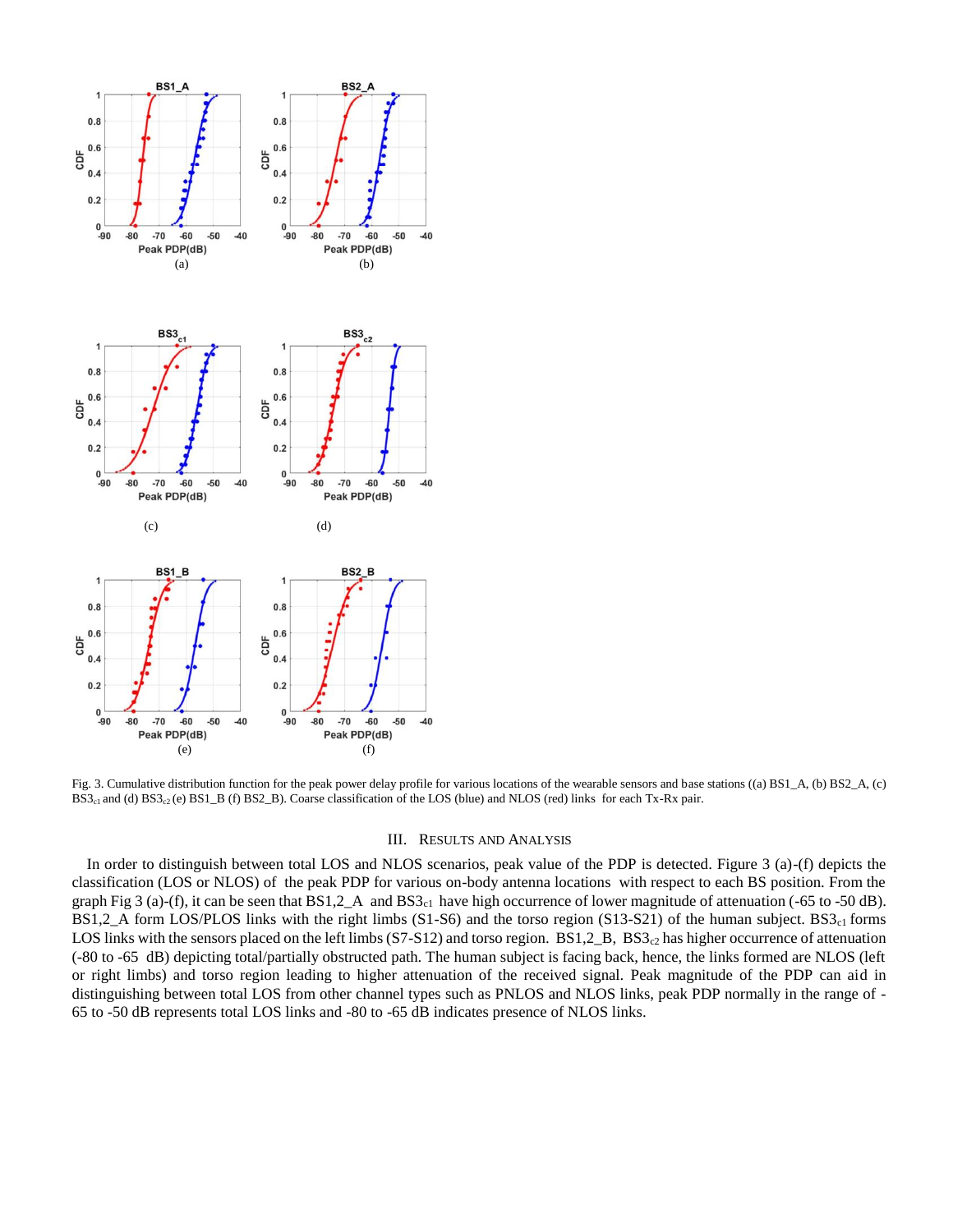

Fig. 4. RMS delay spread for various locations of the wearable sensors for each of the base stations position (BS1,2\_A, BS3<sub>c1</sub>, BS3<sub>c2</sub> and BS1,2\_B). OnBody sensor positions: (a) Right limbs (S1-S6) (b) Left limbs (S7-S12) (c) Torso (S13-S21).



Fig. 5. Kurtosis for various locations of the wearable sensor for each of the base stations positions  $(BS1,2_A, BS3_{c1}$ , BS3<sub>c2</sub> and BS1,2<sub>\_</sub>B). On-Body sensor positions: (a) Right limbs (S1-S6) (b) Left limbs (S7-S12) (c) Torso (S13-S21).

 $\sigma_{\tau}$  and  $\kappa$  for various off-body links with respect to different BSs positions is presented in Fig. 4 (a)-(c) and Fig. 5 (a)-(c).

As observed in Fig. 4 (a) and Fig. 5 (a),  $\sigma_{\tau}/\kappa$  range from (0.5-5 nsec)/(40-60) for BS1,2\_A and BS3<sub>c2</sub> indicating LOS links between the BSs and the wearable sensor. NLOS links indicate high multipath and with the values ranging from 1016 nsec for For BS1,2<sub>B</sub>, BS3<sub>c1</sub>, the wearable sensors on the right limbs form NLOS links which is due to the location of the wearable sensors leading to obstructed path. & for NLOS are lowest with values ranging from 5-25.

The channel parameter values for the sensors placed on the left limbs (S7-S12) are given in Fig. 4 (b) and Fig. 5 (b). For the case of the left limbs, LOS scenario is observed for  $BS1,2\_B$  and  $BS3<sub>c1</sub>$  due to the direct path between the wearable sensors and BS. The values of  $\sigma_{\tau}$  and  $\kappa$  are in the range of (0.5-4 nsec) and (40-60) respectively. For the BS1,2 A and BS3<sub>c2</sub>, the left limb exhibits NLOS and PNLOS links which can be seen by the values obtained for the channel parameters presented in Fig. 4 (b) and Fig. 5 (b).  $\kappa$  in the range of 10-35 is observed, with 10-25 indicating total NLOS and values between 25-40 indicating PNLOS scenarios.  $\sigma_{\tau}$  of 10-20 nsec indicate NLOS links and between 6-10 nsec represent PNLOS links.

The torso region depicts variable link types ranging from LOS, PLOS/PNLOS and NLOS scenarios which can be observed in Fig. 4 (c) and Fig. 5 (c) channel parameter values. LOS and PLOS links are observed for  $\sigma_t$  and  $\kappa$  in the range of 0.5-6 nsec and 30-60 for BS1,2\_A off-body links. For BS3<sub>c1</sub> generally LOS links are observed with values ranging 0.5-5 nsec and 45-55 for  $\sigma_{\tau}$ and  $\kappa$  respectively. For BS1,2 B, BS3<sub>c2</sub> total NLOS scenarios occur as the human subject is acting as an obstruction between the BS and the wearable sensors placed on the torso.  $\sigma_{\tau}$  varies between 12-16 nsec and  $\kappa$  in the range of 10-25 indicating high multipath components and spread of the received signal, leading to decrease in signal strength and distortion.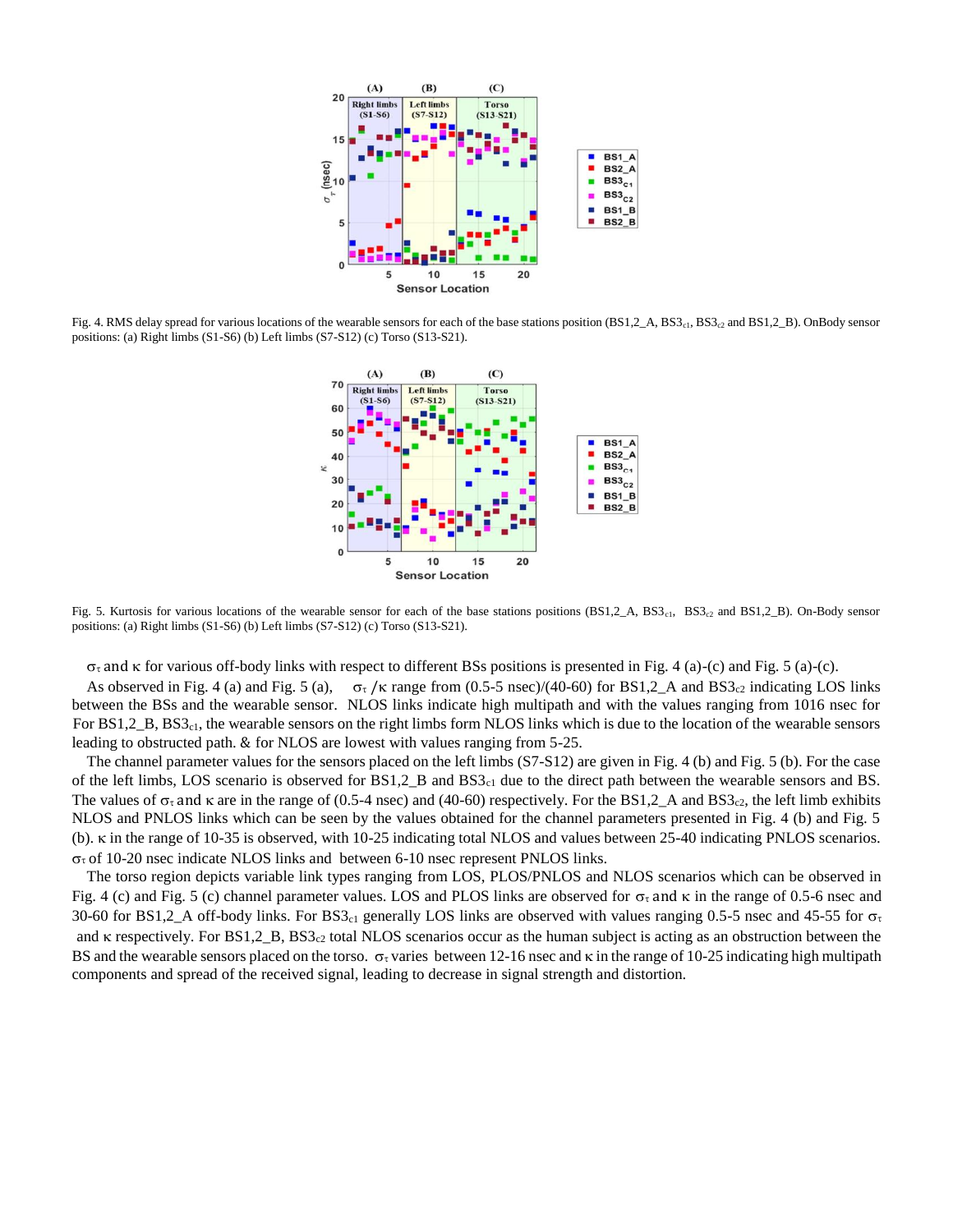| <b>Wearable sensor</b>           |             |             |                   |                 |              |              |  |
|----------------------------------|-------------|-------------|-------------------|-----------------|--------------|--------------|--|
|                                  |             | BS1 A BS2 A | BS3 <sub>cl</sub> | $BS3_{c2}$      | <b>BS1 B</b> | BS2 B        |  |
| <b>Location</b>                  |             |             |                   |                 |              |              |  |
| <b>Right Limbs</b>               |             |             | <b>NLOS</b>       |                 | NLOS         | NLOS         |  |
| $S1-S6$                          | LOS         | LOS         |                   | LOS             | <b>PNLOS</b> | <b>PNLOS</b> |  |
| <b>PNLOS</b>                     |             |             |                   |                 |              |              |  |
| <b>Left Limbs</b>                | <b>NLOS</b> | <b>NLOS</b> |                   |                 |              |              |  |
| S7-S12                           |             | PNLOS PNLOS |                   | <b>LOS NLOS</b> | LOS          | LOS          |  |
|                                  |             |             |                   |                 |              |              |  |
| <b>Torso</b>                     | LOS         | LOS         |                   | <b>LOS NLOS</b> |              |              |  |
| S <sub>13</sub> -S <sub>19</sub> | <b>PLOS</b> | PLOS        |                   |                 | NLOS         | NLOS         |  |

TABLE I. CHANNEL CLASSIFICATION FOR L-SHAPE BS CONFIGURATIONS

Table I presents the classification of the type of body centric links formed between the different BSs of the four LShape configurations and location of the body-worn sensor. L1:  $BS1,2_A$  and  $BS3c1$ ; L2:  $BS1,2_A$  and  $BS3c2$ ; L3:  $BS1,2_B$  and  $BS3c2$ ; L4:  $BS1,2\_B$  and  $BS3<sub>c1</sub>$  comprises the four L-Shape configurations analyzed. L1 has higher number of LOS links (70 %) in comparison to L2 (57 %), L3 (30 %), L4 (42 %). Hence, the NLOS mitigation techniques have to be only applied on less number of the wearable sensor-BS links in order to obtain high accuracy results and also reducing computational time. The plane (*x-z* or *yz*) in which the LShape configuration is placed, significantly influences the channel type formed with minimum NLOS for L1 and maximum for L3 L-shape configuration.

High accuracy body-centric localisation is obtained using channel information, TOA data fusion algorithms and compact L-Shape configurations. The average error obtained for L1, LShape configuration (Fig. 6 (a), torso region) is in the range of 1-3 cm and L3, L-Shape configuration (Fig. 6 (b), torso region) localisation accuracy is in the range of 2-4 cm. The difference in accuracy between the L-Shape BS configurations is due to the fact that L3 has 2.5 times higher occurrence of NLOS links leading to some deterioration in range estimation and further affecting the localisation accuracy.



Fig. 6. 3D localisation of the torso region on-body nodes using IR-UWB (red) and VICON motion capture system as reference (blue) L-Shape configuration (a) L1 (b) L3.

A comparison of various state-of-art UWB localization techniques has been provided in Table II. Integrated UWB and inertial technology provides a human localization accuracy of < 13 cm [13], indoor motion gaming tracks the arm motion by LOS/obstructed (O) LOS: 2-11/7.5-24 cm [11], indoor localization applying extended finite impulse response (EFIR) estimator provides 20-50 cm accuracy [12] and tracking sports person by UWB tags reported a ranging accuracy of 22 cm [10]. The Lshape configuration has achieved substantial increase in 3D body-centric localization accuracy by using a compact 2D plane BSs placement and channel information when compared to the available methodologies reported. The L-Shape configuration is a good trade-off between the number of BSs needed, volume occupancy of the BSs and accuracy.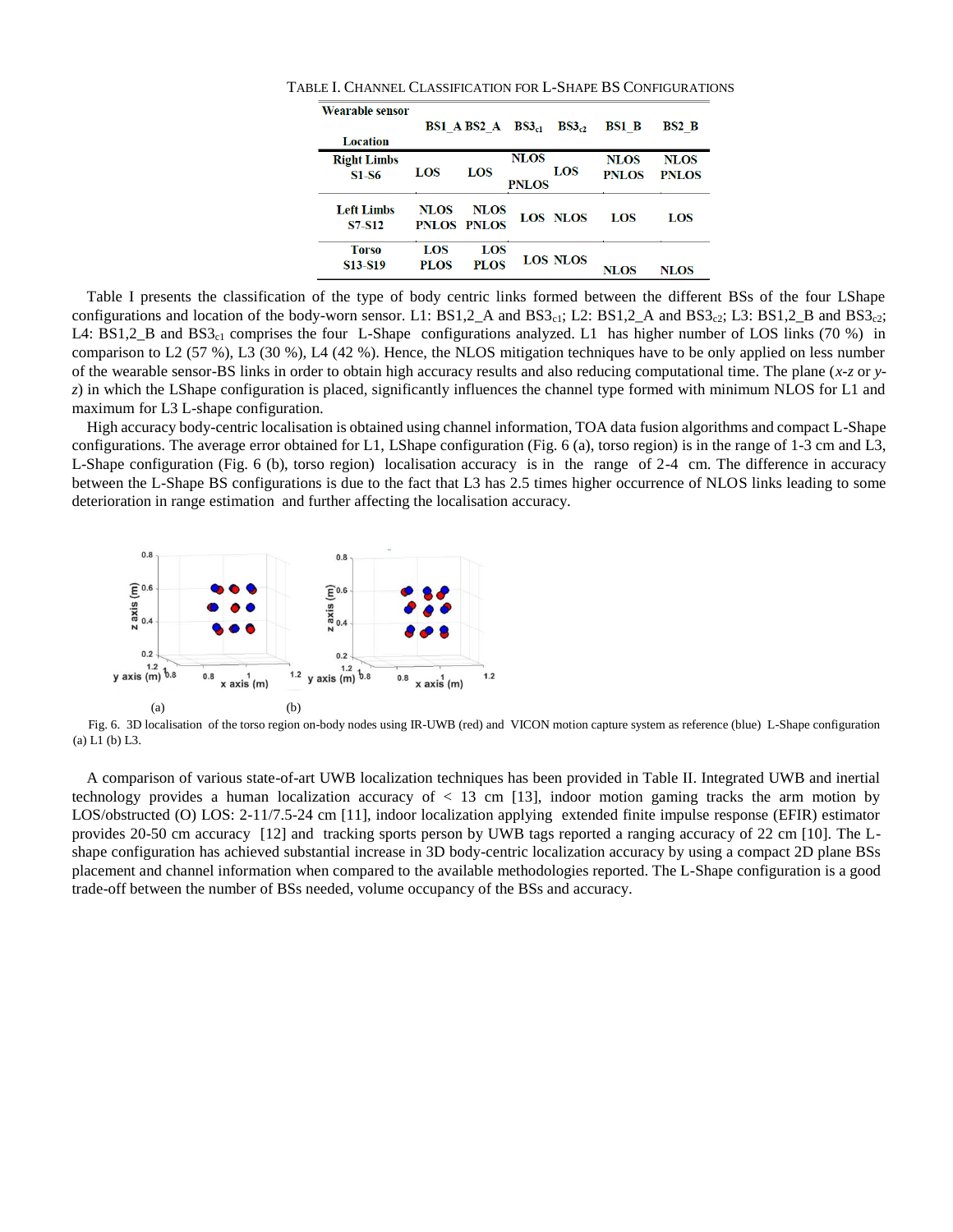#### TABLE II. STATE-OF-ART UWB POSITIONING TECHNIQUES

| Ref.                             | <b>UWB System/Technique</b>      |         | <b>BSs</b><br>Accuracy (cm) |                              |  |
|----------------------------------|----------------------------------|---------|-----------------------------|------------------------------|--|
|                                  | UWB transreceiver/MEMS sensors:  |         |                             |                              |  |
| [8]                              |                                  |         | 5 3D                        | $1 \text{ m} (90 \text{ %})$ |  |
|                                  | TDOA                             |         |                             |                              |  |
|                                  | UWB ray tracing algorithm;       |         | 16 3D                       | LOS & NLOS mixed x-          |  |
| [9]                              |                                  |         |                             | $y/z$ 25/1 cm                |  |
|                                  | <b>TOA/TWR</b>                   |         |                             |                              |  |
|                                  | [10] UWB transreceiver; TOA/TDOA |         | 8 3D                        | Ranging: 22 cm               |  |
| [11] UWB antennas/VNA; TOA/RSS   |                                  |         | 2 1 <sub>D</sub>            | LOS/OLOS                     |  |
|                                  |                                  |         |                             | 2-11/7.5-24 cm               |  |
|                                  | [12] UWB transreceiver; TOA      |         | $20-50$ cm                  |                              |  |
|                                  |                                  |         |                             |                              |  |
| [13] IMU/UWB Tags; AOA/TDOA      |                                  |         | $<$ 13 cm                   |                              |  |
|                                  |                                  | 4 3D    |                             |                              |  |
|                                  | Geometrical properties of        |         |                             | LOS/OLOS/NLOS                |  |
|                                  |                                  |         |                             | 26/28/90 cm                  |  |
| [15] propagation paths           |                                  |         |                             |                              |  |
| UWB equilateral triangular array |                                  | 2D<br>3 | 5 cm                        |                              |  |
|                                  | [16] antenna Rx center; TDOA     |         |                             |                              |  |

### IV. CONCLUSION

This work successfully demonstrates the use of compact 2D plane L-Shape BS configuration using channel information and time of arrival range estimation techniques, without compromising the accuracy of 3D localisation. NLOS channel parameters values in the range of (Peak PDP,  $\tau_{rms}$ ) is high by (15-20 dB, 10-15 nsec) and & is low by 20-30 when compared with the average values obtained for LOS links. The four orientations of the L-Shape configuration provide high accuracy in cm range with the *x-z plane* configuration facing front providing higher accuracy (1-3 cm) due to the maximum occurrence of direct paths. The impact of the channel parameters has significant role to play in the UWB system performance and position estimation. The work presented can be used for several UWB-BAN applications and evaluating body-centric multipath propagation in indoor environments.

### **REFERENCES**

- [1] R. Cavallari, F. Martelli, R. Rosini, C. Buratti and R. Verdone, "A Survey on Wireless Body Area Networks: Technologies and Design Challenges," in *IEEE Commun. Surveys & Tutorials*, vol. 16, no. 3, pp. 1635-1657, Third Quarter 2014.
- [2] M. R. Mahfouz, A. E. Fathy, M. J. Kuhn and Y. Wang, "Recent trends and advances in UWB positioning," *2009 IEEE MTT-S Int. Microwave Workshop on Wireless Sensing, Local Positioning, and RFID*, Cavtat, 2009, pp. 1-4.
- [3] R. Bharadwaj, S. Swaisaenyakorn, C. G. Parini, J. C. Batchelor and A. Alomainy, "Impulse Radio Ultra-Wideband Communications for Localization and Tracking of Human Body and Limbs Movement for Healthcare Applications," in *IEEE Trans. on Antennas and Propag.*, vol. 65, no. 12, pp. 7298-7309, Dec. 2017.
- [4] A. Alomainy, A. Sani, A. Rahman, J. G. Santas and Y. Hao, "Transient Characteristics of Wearable Antennas and Radio Propagation Channels for Ultrawideband Body-Centric Wireless Communications," in *IEEE Trans. Antennas Propag.*, vol. 57, no. 4, pp. 875-884, April 2009.
- [5] G. Oguntala G., R. Abd-Alhameed R., S. Jones S., J. Noras, M. Patwary, J. Rodriguez, "Indoor location identification technologies for real-time IoT-based applications: An inclusive survey", *Computer Science Review*, Vol. 30,2018, Pages 55-79.
- [6] H. A. Shaban, M. A. El-Nasr and R. M. Buehrer, "Toward a Highly Accurate Ambulatory System for Clinical Gait Analysis via UWB Radios," in *IEEE Trans. on Information Technol. in Biomedicine*, vol. 14, no. 2, pp. 284-291, March 2010.
- [7] H.T. Dinh., C.L. Law and R.C.L. Wei, "3-D localisation system using 4 anchors employing ultra-wideband impulse radio," *2015 10th Int. Conf. on Information, Commun. and Signal Processing (ICICS)*, Singapore, 2015, pp. 1-5.
- [8] V. Djaja-Josko and J. Kolakowski, "UWB positioning system for elderly persons monitoring" *2015 23rd Telecommunications Forum Telfor (TELFOR)*, Belgrade, 2015, pp. 169-172.
- [9] J. Hyun, T. Oh, H. Lim and H. Myung, "UWB-based Indoor Localization Using Ray-tracing Algorithm," *2019 16th International Conference on Ubiquitous Robots (UR)*, Jeju, Korea (South), 2019, pp. 98-101.
- [10] Minne, K.; Macoir, N.; Rossey, J.; Van den Brande, Q.; Lemey, S.; Hoebeke, J.; De Poorter, E. Experimental Evaluation of UWB Indoor Positioning for Indoor Track Cycling. *Sensors* 2019, *19*, 2041.
- [11] Y. Zheng, Y. Zang and K. Pahlavan, "UWB localization modeling for electronic gaming," *2016 IEEE International Conference on Consumer Electronics (ICCE)*, Las Vegas, NV, 2016, pp. 170-173.
- [12] Y. Xu, Y. S. Shmaliy, Y. Li, X. Chen, "UWB-based indoor human localization with time-delayed data using EFIR filtering", *IEEE Access*, vol. 5, pp. 16676- 16683, 2017
- [13] P. K. Yoon, S. Zihajehzadeh, B. Kang and E. J. Park, "Robust Biomechanical Model-Based 3-D Indoor Localization and Tracking Method Using UWB and IMU," in *IEEE Sensors Journal*, vol. 17, no. 4, pp. 1084-1096, 15 Feb.15, 2017.
- [14] R. Bharadwaj, A. Alomainy and C.G. Parini, "Experimental Investigation of 3D Human Body Localisation Using Wearable Ultra Wideband Antennas," *IEEE Trans. on Antennas and Propag.*, vol.63, no.11, pp.5035-5044, Nov. 2015.
- [15] Hanssens *et al*., "An Indoor Variance-Based Localization Technique Utilizing the UWB Estimation of Geometrical Propagation Parameters," in *IEEE Transactions on Antennas and Propagation*, vol. 66, no. 5, pp. 2522-2533, May 2018.